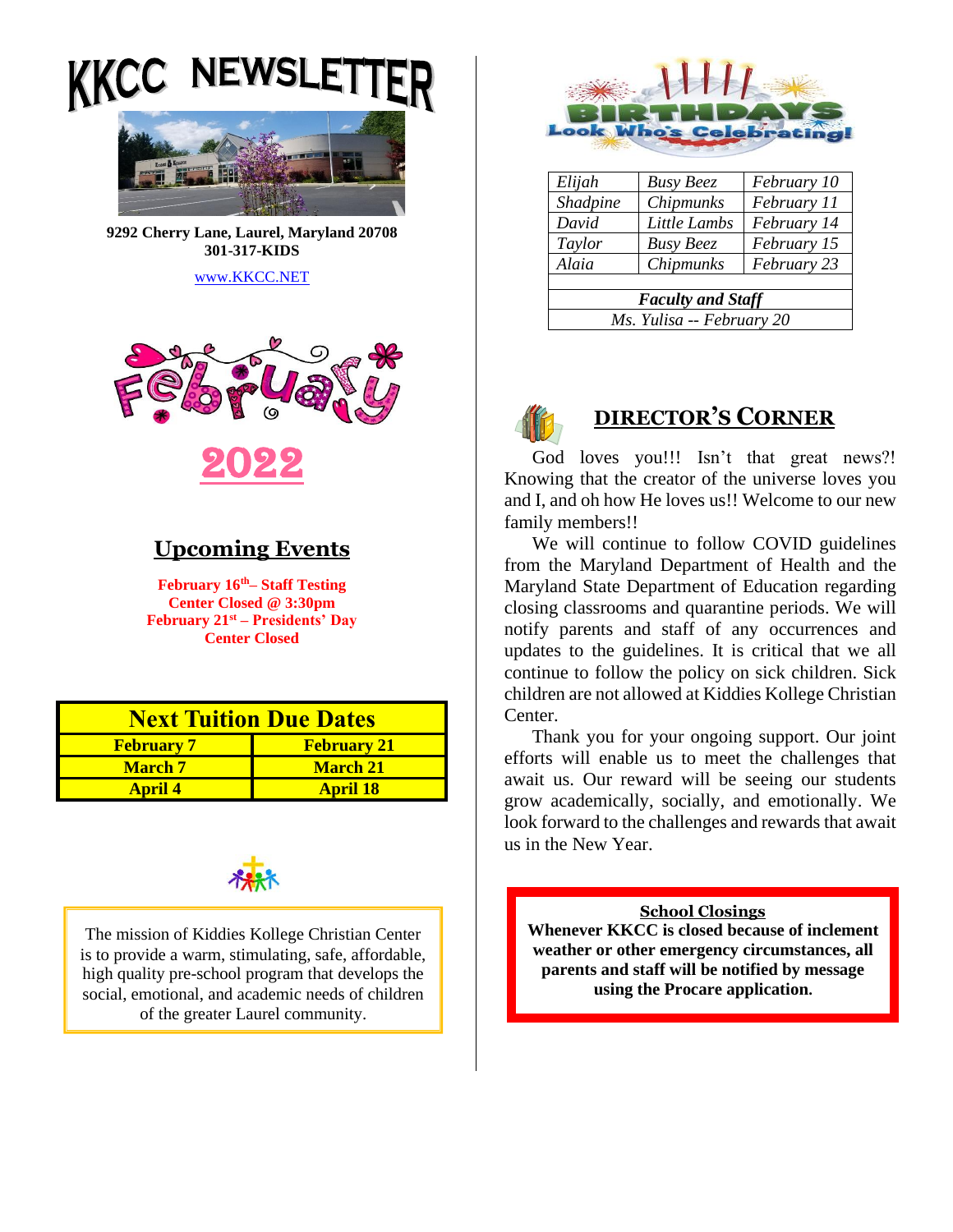

Here we are in the month of February! January was cold, and it will be this way for a while. We continue to pray that this new year be fruitful and healthy for us all. Thanks, parents, for all the love you shower on the kids.

January was a busy month and an awesome month. We learned the characteristics of winter and how to keep safe during the season. Then we studied elements of Night and Day. We also looked at Outer Space by studying the planets, stars, and other celestial bodies found in space. Lastly, we studied some words and their opposites.

During the month of February, we will first study Black History in honor of those who contributed to making this country a better place for Americans. Secondly, we will learn about the office of the President of the United States and learn the names of some of our presidents. Next, we will reinforce our love for God and all around us during our Love and Friendship theme. We will conclude February themes by learning the importance of and how to practice Good Dental Health.

As you will see, we are advancing steadily with our work, and students are gradually gaining strength in their reading and number activities. We encourage parents to review every classwork sheet that comes home as this will further strengthen understanding. Once again, thank you for all you do for us all. Stay safe and be blessed.

*Roses are the most popular Valentine's Day flower, with over 250 million produced exclusively for the holiday each year. [1800 Flowers](https://www.1800flowers.com/blog/flower-facts/valentines-day-fun-facts/#:~:text=Valentine%E2%80%99s%20Day%20Facts%3A%201%20Every%20year%2C%20more%20than,receiving%20anything%20from%20a%20lover%20on%20Valentine%E2%80%99s%20Day.)*



Welcome to the month of February everyone! We have made it through the first month of the New Year! There is no better time of the year to tell you how much we love and value your child. Helping your children grow and achieve makes every day more rewarding. The support from you is what keeps us motivated. It is what keeps your child thriving. We made it through January with a few challenges, but we are no worse for the wear!

> Cheetahs are Strong! Cheetahs are Resilient! Cheetahs can Adapt! Cheetahs Keep Going Beautifully!

Academically, the Cheetahs are truly showing great progress. Their writing skills and comprehension skills are improving along with their letters and numbers identification and recognition. More emphasis will be put on mathematical skills through concepts which will include addition, subtraction, patterns, and sequencing. In Reading and Phonics, the students will continue learning how to read and write Blends through dictation and by sight to gain the ability to read words and eventually sentences. They will start reading their "Little Reader's" books and completing writing assignments in the books. There is so much more ahead! The students are eager and ready to learn!

This month is a truly special month in many ways. We will celebrate Valentine's Day. Throughout the entire month, we will also celebrate "Black History Month" by recognizing the accomplishments of so many African Americans and People of Color who have contributed to Our Country and to the World. There will be activities and presentations of Black History Reports written and created by your child. The themes for this month are: Black History, Presidents, Love, and Dental Awareness.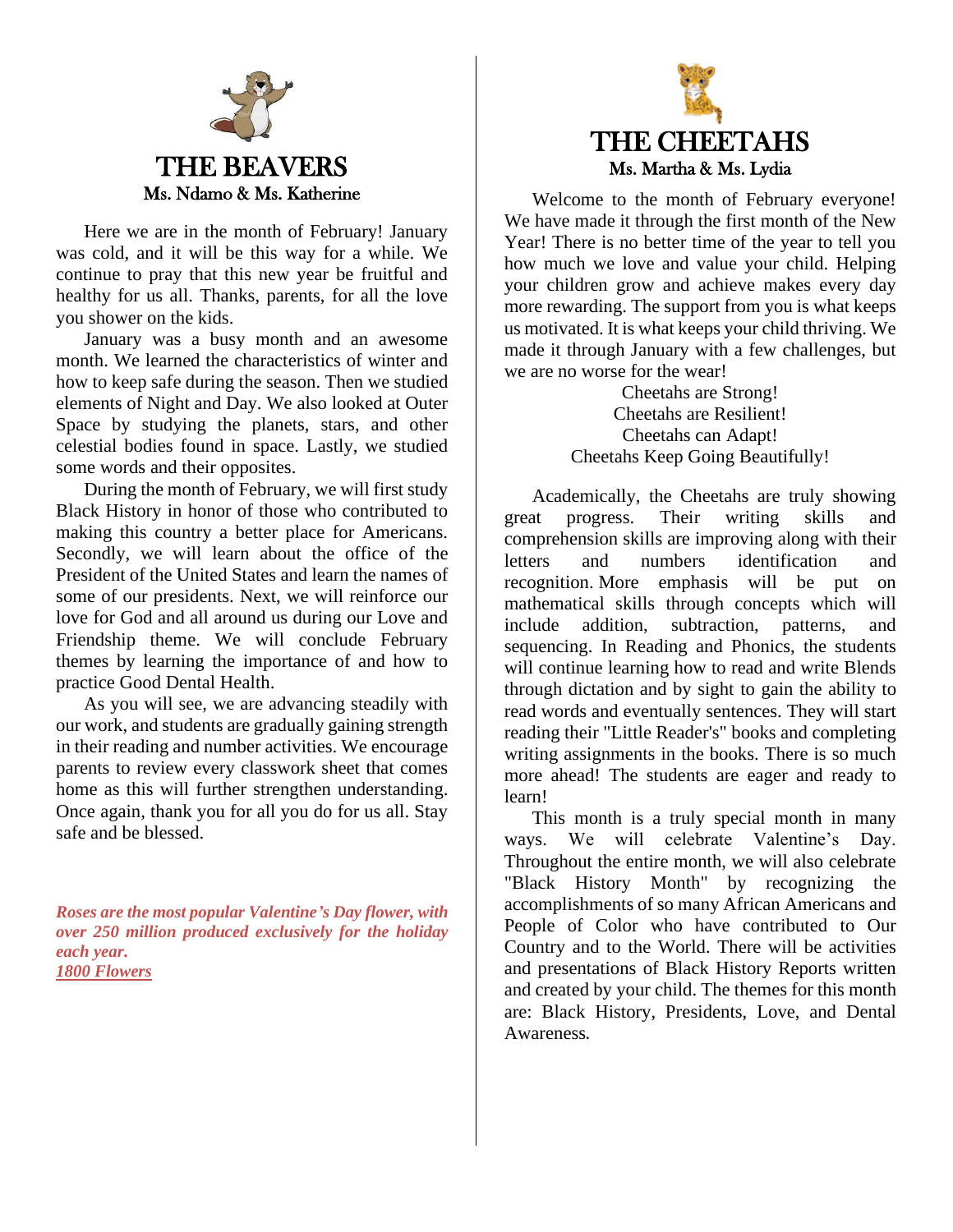

We want to thank you for letting us appreciate you last month! It has been a rough past month with quite a few of us out with COVID but we thank God for recovery for all the children!! God is faithful! This is Black History month, and as you know we will be doing Black History Month heroes! From Maya Angelou to grandpa! We will give you a list of some famous individuals to make your project easier! The children are busy working on their blends (consonants & vowels) and trying to form three letter words.

The Chipmunks really enjoying learning about stories in the Bible. We even act out different stories because funny illustrations help them learn! They also have been making great progress when it comes to Phonics and forming three letter words. Way to go!! Please continue to work with your child. Do the homework with them because it is not only what they do in school that will give them the edge! Thank you!



### **A TIP FOR PARENTING from Busy Bees**

**Let children solve simple problems.** If you see your child trying to assemble a toy or get a book from a shelf that she can reach if she stands on her stepstool, pause before racing over to help. "Provided that they are safe, those moments when you don't rush in, when you give children a moment to solve things for themselves, those are the character-building moments," says *Zebooker*. "It's natural to want to make everything perfect, but if we do, we cheat kids of the chance to experience success."



"Love is in the air!" "All that you do, do it in love. It is love that makes the world go around!" Welcome February--- the month of love! Caterpillars will be celebrating this month of love by showing more love to each other, decorating their classroom with symbols of love, and having a Valentines Day party!! Parents will be updated and informed about our plans prior to date.

With regards to academics and other developmental aspects, students will be introduced to topics that will capture their attention. This will create opportunities for our students to be involved in discussions, share ideas and gain knowledge. Caterpillars will enjoy learning while having fun.

They will be doing hands-on activities such as coloring, art, and sensory play. Our goal is for our students to become well-rounded individuals. The following themes will help us accomplish this goal: Black History, Presidents, Love & Friendship, and Dental Health.



*"Intelligence plus character- that is the goal of true education." Dr. Martin Luther King Jr.*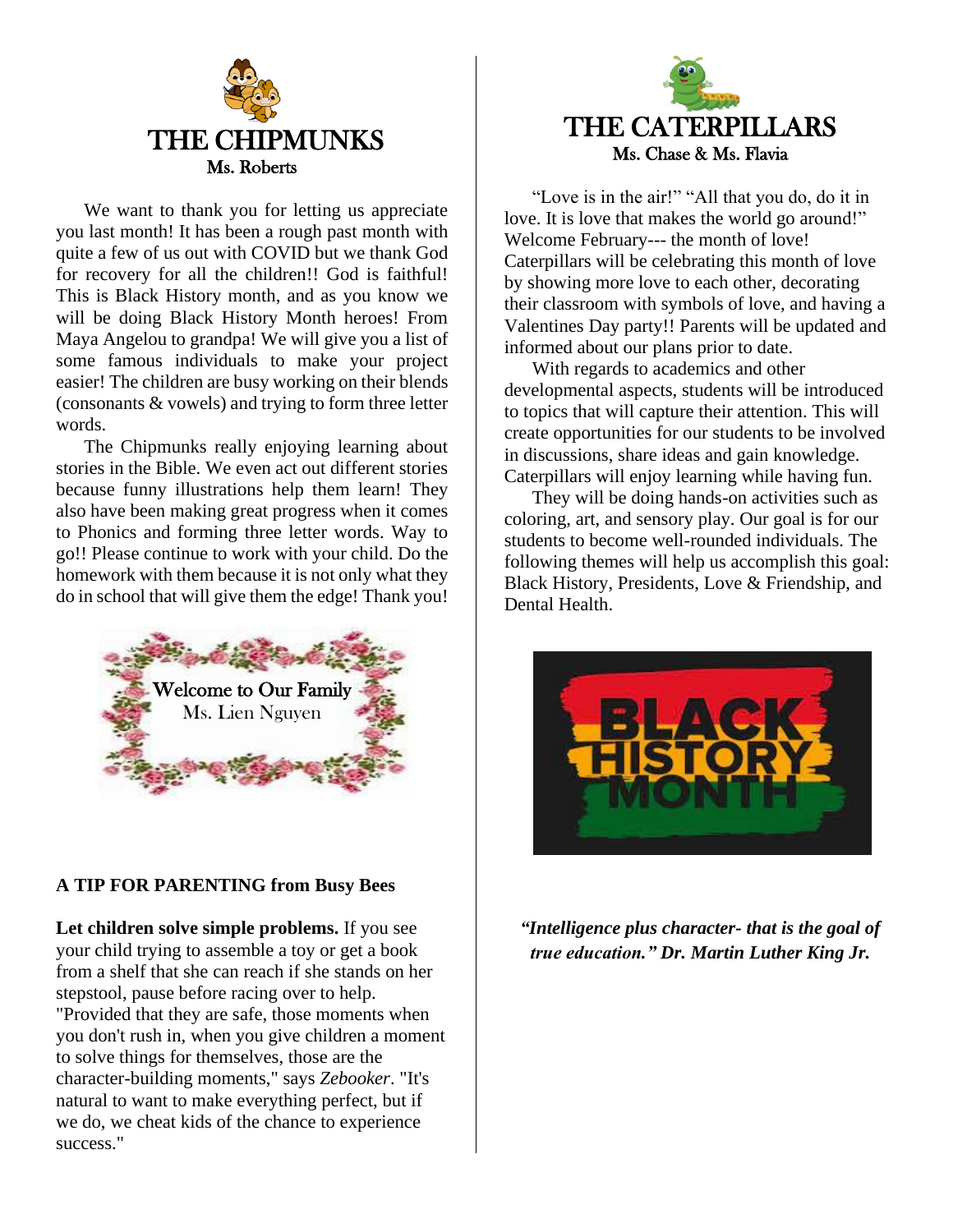

We thank God for another month! It is hard to believe that the second quarter just flew by! Our Busy Beez are growing right before our eyes. Although, we like the snow, we cannot wait for the winter to be over so we can go out to play again! The Busy Beez learned about winter and snow amongst other things last month. They particularly enjoyed painting with ice and mixing colors. We even brought some snow into our classroom, added some food color, and had fun!

Our themes for the month of February are **Black History, Presidents, Love and Friendship and Dental Health.** 

For the first week of February, it is **Black History.** During this week, the children will be taught to recognize the achievements of African Americans. They will also be taught to celebrate the endeavors and accomplishments of Black people throughout history, from inventors to the first Black president. Most importantly, it is about the epic challenges and struggles Black Americans have had to overcome to reach those successes since slavery.

The theme for the second week is **Presidents**. Children will be taught how presidents are elected and briefly describe his/her job. We will discuss the fact that a presidential candidate must be a natural born citizen (U.S. citizen from birth), at least 35 years old and a U.S. resident (permanently lives in the U.S.) for at least 14 years. We will discuss how long presidents can serve and where they live while serving, which is the White House. Finally, we will discuss what our Busy Beez will do if they were the president of the United States of America. Look out for some of the answers they will give in our March Newsletter. Who knows, one of them might be the President of the United States of America one day!

For the third week, it is **Love and Friendship**. The children will first learn about the love of God and the importance of loving others as themselves. We will look at some godly attributes of love in I Corinthians 13:4-9, which states in the Message Translation: Love never gives up. Love cares more for others than for self. Love does not want what it does not have. Love does not strut, does not have a swelled head, doesn't force itself on others, isn't

always "me first," doesn't become extremely angry, doesn't keep score of the sins of others, doesn't revel when others grovel, takes pleasure in the flowering of truth, puts up with anything, trusts God always and always looks for the best. We can only really love by the grace of God. We will discuss the fact that people who are friends talk to each to and spend time together. They trust one another and help each other when they are in trouble or are hurt. Friends are people that can be looked up to and trusted. Usually, friends have similar interests. We will also talk about skills that the Busy Beez might still need to help them to develop good friendship. Friendship skills like sharing, taking turns, cooperating, listening, and sorting out disagreements.

Last is **Dental Health**. During this week, we will teach the Busy Beez why taking care of our mouth is so important. We will talk about oral skills that include the proper way of brushing and flossing, how many times we are to brush our teeth a day and how to prevent cavities and decay. We will also teach them the link between diet and oral health. For example, why it is good to eat nutritious foods instead of sugary snacks, and why we should drink plenty of water. We will talk and read about "A Visit to the Dentist," and we will sing songs like, "This is the way we brush our teeth."

Dear parents we are going to solicit your help for the week scheduled for our Black History theme. The children will be required to do a project for the Black History Week, and this is where the parents come in. Please be creative, but most importantly, have fun with it!

This month, we will be working on the numbers **9** and **10** and letters **Mm** and **Nn**. Our Bible stories include **Jesus heals the Paralyzed Man, Feeding the Five thousand**, **Jesus Stills the Storm**, **Jairus' daughter, Jesus Walks on Water and Blind Bartimaeus.**

It will be amiss if we do not spend some time to thank God for His hand of protection upon us as a school. Yes, we had a few cases of COVID 19, but through it all, the Lord has kept us. Heavenly Father, we are grateful! We declare that **Psalm 91:10:** "**No evil shall befall you, nor shall any plague come near your dwelling"** is our portion in the mighty name of Jesus, amen. We look forward to another awesome month by the grace of God, amen. God bless!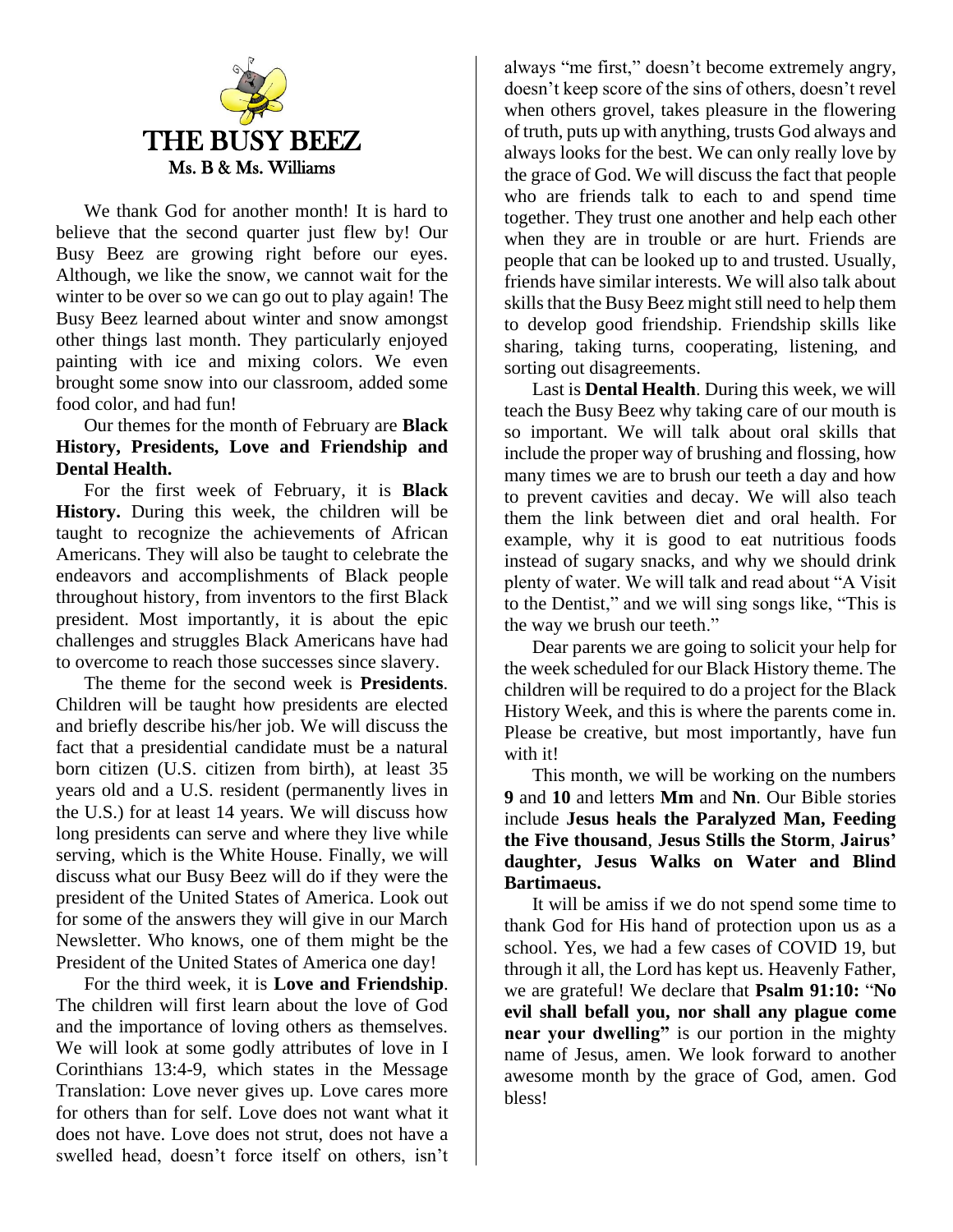

Welcome to a brand new month! So far, we've been learning a lot and becoming more independent around the classroom. Our new class routines and behavior chart are really working! Yayy!! We want to note that the Dolphins are improving each day and we are so proud of their progress! The Dolphins take pride in moving their behavior popsicle sticks and work hard to stay in the green for good zone! They also enjoy receiving treasures from the treasure chest every Friday! Thank you all for being so understanding during this process.

We want to also welcome our new families to the mighty Dolphins class and making our home that much bigger! We love to make new friends. This month, we will be learning about the following topicsthrough crafts and similar activities: Presidents, Black History, Love and Friendship, and Dental Health.

As February is Black History month, we will be learning about significant people during the Civil Rights movement and beyond. Be on the lookout for updates regarding our Valentines Day party on WhatsApp. We want to see lots of pink and red outfits!! We will be making candy grams for each other and spreading lots of love. Until next month, be blessed and stay safe!

*Fun Fact: February is chocolate lovers' month! Eat your favorite chocolatey snacks this month, it is okay, we won't tell!*





February is a month full of love and history! Our theme for the first week of February is Black History Month. Students will learn how Black History is celebrated throughout the month. Shining light on the accomplishments of Black people by recognizing and celebrating their creations. Students will learn to embrace their skin while learning that regardless of their skin color, God loves everyone. The Little Lambs will learn about Garrett Morgan as they make a stop light craft, Martin Luther King Jr. while the class writes about their dreams, and even Mae Jemison as they complete a hands-on rocket experiment with Coke and Mentos! They will be able to recognize her role in inventing the space shuttle while learning about Katherine Johnson and many more!

The second week of February will focus on Dental Health. Students will be taught that brushing your teeth in the morning and at night are good dental health practices. The Little Lambs will learn that dental health is not just about brushing your teeth, but flossing, brushing your tongue, and using mouthwash. While completing a tooth brushing activity using popsicle sticks, cotton balls, smiley face plates, and puffy paint, the children will learn that Dental Health and gum health encourage good dental habits to limit future cavities.

It is time to share love and celebrate friendship. The theme is love and friendship. Students will show and celebrate their love for parents by making crafts called "love grams." The Little Lambs will also show love to their friends and Teachers. Making crafts throughout the week from cards to love bugs to cookies to take home. The Little Lambs will have Valentines Day Party! More information will be sent out through WhatsApp and an announcement in your child's backpack.

The theme for the last week of February is President's Day. During the week, students will learn about current President Joe Biden. They will also learn about the Presidents that made big historical changes and the ones that are on coins and dollar bills.